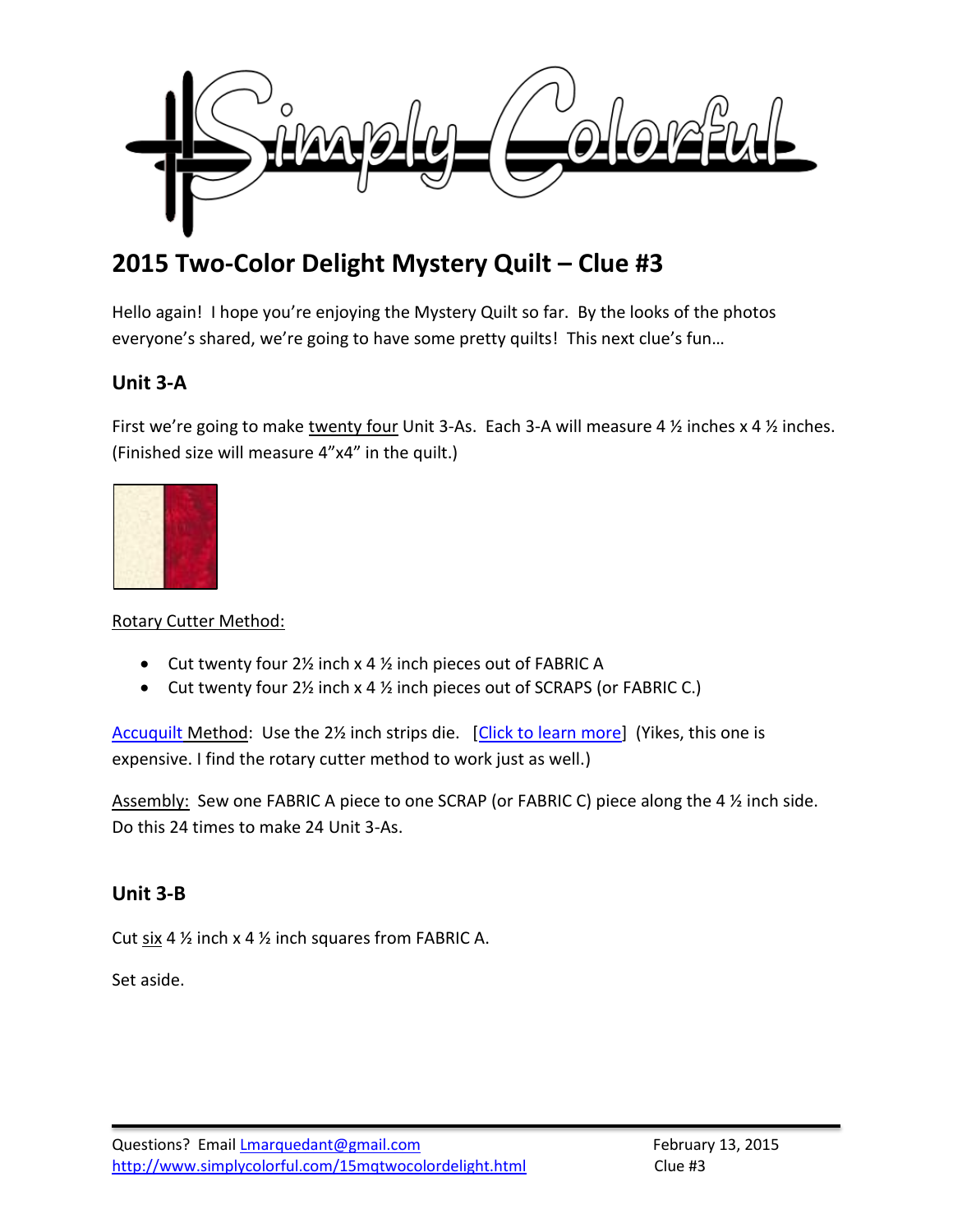

#### **Unit 3-C**

Now we're going to make twenty four Unit 3-Cs. Each unit will also measure 4  $\frac{1}{2}$  x 4  $\frac{1}{2}$  inches [finished size once in the quilt will be 4"x4".]



Rotary Cutter Method for Unit 3-C:

- Cut 3 strips 4 and  $7/8^{th}$  inches by width of fabric (40-43") from FABRIC A, then cut each strip into eight 4 and 7/8<sup>th</sup> inch squares. You'll end up with 24 squares.
- Similarly, cut twenty four 4 and  $7/8^{th}$  inch squares from SCRAPS (or FABRIC C.)
- Put a FABRIC A square, right sides together, with a SCRAP square, then cut diagonally.



[Accuquilt](http://www.amazon.com/gp/product/B0021F62D6/ref=as_li_tl?ie=UTF8&camp=1789&creative=390957&creativeASIN=B0021F62D6&linkCode=as2&tag=simcolfibart-20&linkId=5AORDCJJM3EOL23X) Method for Unit 3-C: Use the 4½ inch half triangle die. [\[Click for more information](http://www.amazon.com/gp/product/B00883PLMI/ref=as_li_tl?ie=UTF8&camp=1789&creative=390957&creativeASIN=B00883PLMI&linkCode=as2&tag=simcolfibart-20&linkId=HSYELGCQXJKKI5CK)]

Assembly: Sew a FABRIC A triangle to a SCRAP (or FABRIC C) triangle twenty four times.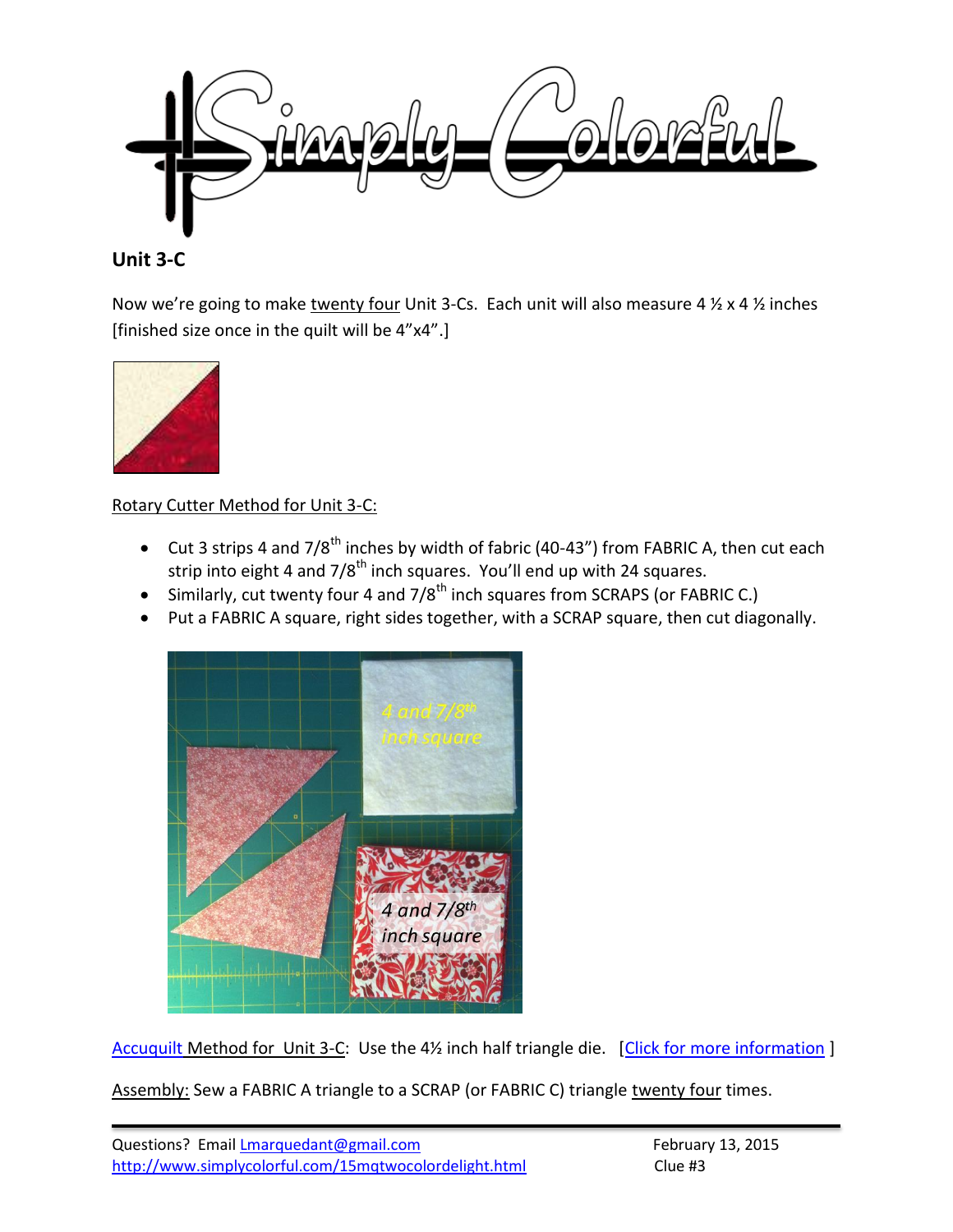

**Unit 3-D: "Double Monkey Wrench"**

Now it's time to sew Units 3-A, 3-B, and 3-C together to form six "Double Monkey Wrench" blocks. Each resulting "Double Monkey Wrench" block will measure 12 ½ inches x 12 ½ inches. [Finished size will be: 12"x12".]



Here's Lynn's red and white version, mid-assembly. She uses the "webbing method" to save time.



# **Unit 3-E: "Pinwheel"**

Remember the twenty four 6½ inch square **Unit 1-As** we made in week 1?

It's time to sew them into 6 Pinwheel squares. Each Unit 3-E Pinwheel will measure 12½ inches x 12½ inches. (Big!) [Finished size: 12" x 12"]



Here's a picture of Lynn's Pinwheel square.